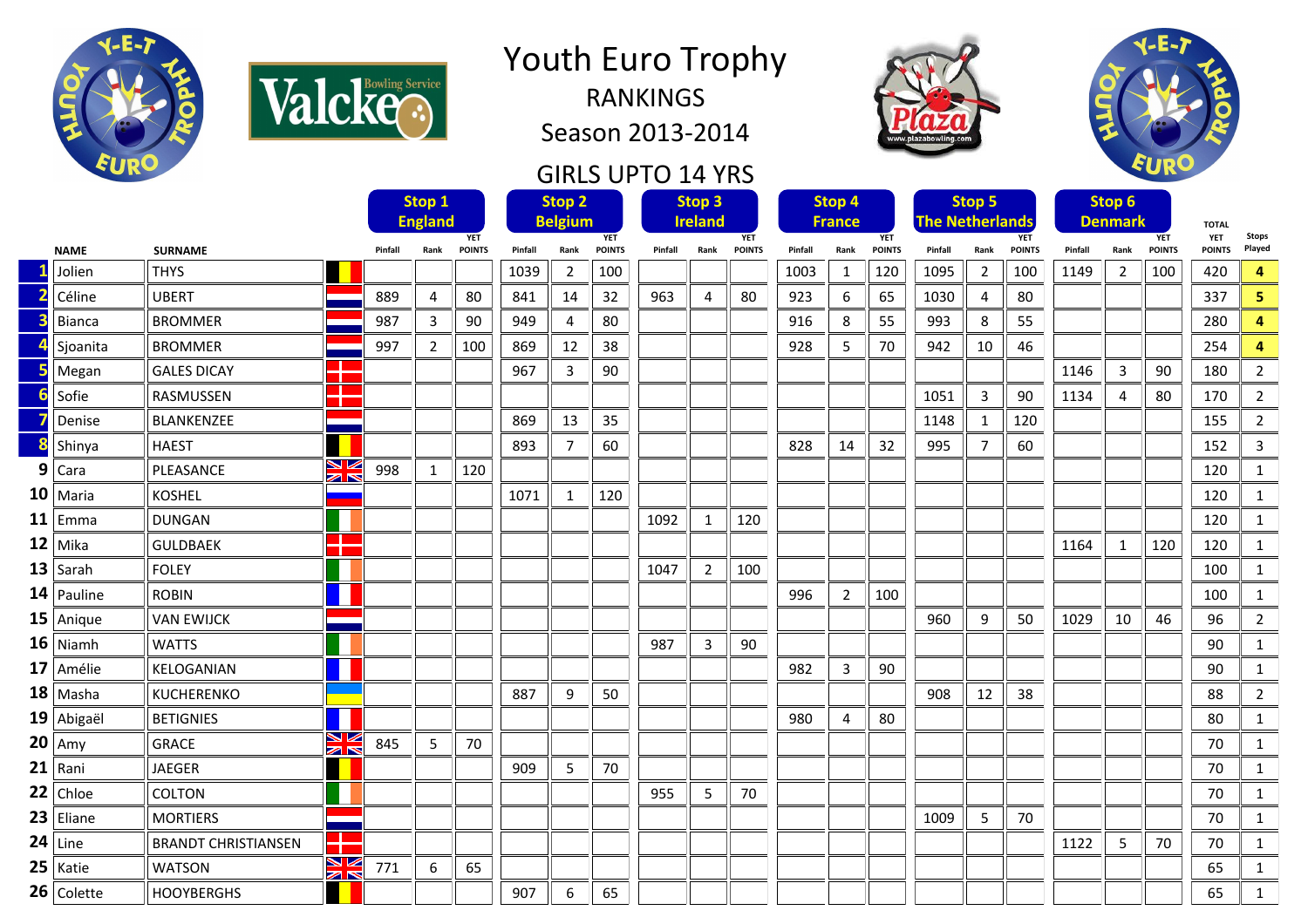| $27$   Hannah  | <b>DEMPSEY</b>          |                              |     |                |    |     |    |    | 940 | 6  | 65 |     |    |    |      |    |    |      |                |    | 65 | 1              |
|----------------|-------------------------|------------------------------|-----|----------------|----|-----|----|----|-----|----|----|-----|----|----|------|----|----|------|----------------|----|----|----------------|
| 28   Maureen   | <b>HEIJNEN</b>          |                              |     |                |    |     |    |    |     |    |    |     |    |    | 1007 | 6  | 65 |      |                |    | 65 | 1              |
| $29$ Emma      | KALMAR MØLLER JENSEN    |                              |     |                |    |     |    |    |     |    |    |     |    |    |      |    |    | 1120 | 6              | 65 | 65 | $\mathbf{1}$   |
| $30$ Samantha  | <b>ROBERTS</b>          | N K                          | 708 | $\overline{7}$ | 60 |     |    |    |     |    |    |     |    |    |      |    |    |      |                |    | 60 | $\mathbf{1}$   |
| $31$ Heather   | <b>TURNER</b>           | ▧<br>$\mathbb{Z} \mathbb{N}$ |     |                |    |     |    |    | 934 | 7  | 60 |     |    |    |      |    |    |      |                |    | 60 | 1              |
| $32$ Sabrina   | KAUFMANN                | ٠                            |     |                |    |     |    |    |     |    |    | 919 | 7  | 60 |      |    |    |      |                |    | 60 | $\mathbf{1}$   |
| $33$ Kira      | MØLLER HANSEN           | ╬                            |     |                |    |     |    |    |     |    |    |     |    |    |      |    |    | 1075 | $\overline{7}$ | 60 | 60 | $\mathbf{1}$   |
| 34 Athénais    | <b>HENNIN</b>           |                              |     |                |    | 889 | 8  | 55 |     |    |    |     |    |    |      |    |    |      |                |    | 55 | $\mathbf{1}$   |
| $35$ Niamh     | <b>WHISTLER</b>         |                              |     |                |    |     |    |    | 922 | 8  | 55 |     |    |    |      |    |    |      |                |    | 55 | $\mathbf{1}$   |
| $36$ Sofia     | <b>HULTSTEDT</b>        |                              |     |                |    |     |    |    |     |    |    |     |    |    |      |    |    | 1066 | 8              | 55 | 55 | 1              |
| $37$ Jamie     | <b>SPEIJER</b>          |                              |     |                |    | 823 | 16 | 26 |     |    |    |     |    |    | 827  | 16 | 26 |      |                |    | 52 | $\overline{2}$ |
| $38$ Sinead    | <b>KEARNEY</b>          |                              |     |                |    |     |    |    | 823 | 9  | 50 |     |    |    |      |    |    |      |                |    | 50 | $\mathbf{1}$   |
| 39   Morgane   | <b>BONNIN</b>           |                              |     |                |    |     |    |    |     |    |    | 882 | 9  | 50 |      |    |    |      |                |    | 50 | $\mathbf{1}$   |
| $40$   Helene  | PETERSEN                |                              |     |                |    |     |    |    |     |    |    |     |    |    |      |    |    | 1058 | 9              | 50 | 50 | 1              |
| $41$ Erin      | PELLEGROMS              |                              |     |                |    | 885 | 10 | 46 |     |    |    |     |    |    |      |    |    |      |                |    | 46 | $\mathbf{1}$   |
| $42$ Sorcha    | O'REAGAN                |                              |     |                |    |     |    |    | 766 | 10 | 46 |     |    |    |      |    |    |      |                |    | 46 | 1              |
| 43   Melissa   | <b>STOCKER</b>          | ٠                            |     |                |    |     |    |    |     |    |    | 850 | 10 | 46 |      |    |    |      |                |    | 46 | 1              |
| $44$ Cathy     | <b>JAEGER</b>           |                              |     |                |    | 883 | 11 | 42 |     |    |    |     |    |    |      |    |    |      |                |    | 42 | $\mathbf{1}$   |
| $45$   Lauren  | <b>COLLINS</b>          |                              |     |                |    |     |    |    | 740 | 11 | 42 |     |    |    |      |    |    |      |                |    | 42 | 1              |
| $46$   Laurine | <b>FOUQUET</b>          |                              |     |                |    |     |    |    |     |    |    | 849 | 11 | 42 |      |    |    |      |                |    | 42 | 1              |
| 47   Maroucha  | <b>STAM</b>             |                              |     |                |    |     |    |    |     |    |    |     |    |    | 920  | 11 | 42 |      |                |    | 42 | 1              |
| $48$ Gry       | MÅNSSON                 |                              |     |                |    |     |    |    |     |    |    |     |    |    |      |    |    | 1005 | 11             | 42 | 42 | $\mathbf{1}$   |
| $49$ Yvonne    | <b>BOUMA</b>            |                              |     |                |    |     |    |    |     |    |    |     |    |    | 806  | 19 | 20 | 715  | 19             | 20 | 40 | $\overline{2}$ |
| $50$   Megan   | QUINN                   |                              |     |                |    |     |    |    | 693 | 12 | 38 |     |    |    |      |    |    |      |                |    | 38 | $\mathbf{1}$   |
| $51$ Laura     | <b>COURTOIS</b>         |                              |     |                |    |     |    |    |     |    |    | 847 | 12 | 38 |      |    |    |      |                |    | 38 | $\mathbf{1}$   |
| $52$ Sarah     | <b>HANSEN</b>           |                              |     |                |    |     |    |    |     |    |    |     |    |    |      |    |    | 970  | 12             | 38 | 38 | $\mathbf{1}$   |
| $53$   Aimee   | WHISTLER                |                              |     |                |    |     |    |    | 419 | 13 | 35 |     |    |    |      |    |    |      |                |    | 35 | 1              |
| 54 Justine     | ALBERT                  |                              |     |                |    |     |    |    |     |    |    | 831 | 13 | 35 |      |    |    |      |                |    | 35 | $\mathbf{1}$   |
| $55$ Chanel    | <b>KORSMAN</b>          |                              |     |                |    |     |    |    |     |    |    |     |    |    | 890  | 13 | 35 |      |                |    | 35 | 1              |
| $56$ Laura     | KIRSTINE KVIST LAUGESEN |                              |     |                |    |     |    |    |     |    |    |     |    |    |      |    |    | 933  | 13             | 35 | 35 | $\mathbf{1}$   |
| $57$ Sam       | <b>FINDLEY</b>          |                              |     |                |    |     |    |    | 397 | 14 | 32 |     |    |    |      |    |    |      |                |    | 32 | 1              |
| 58 Conchita    | VAN DAM                 |                              |     |                |    |     |    |    |     |    |    |     |    |    | 872  | 14 | 32 |      |                |    | 32 | 1              |
| $59$ Camilla   | <b>CECILIE TRANUM</b>   |                              |     |                |    |     |    |    |     |    |    |     |    |    |      |    |    | 884  | 14             | 32 | 32 | $\mathbf{1}$   |
| 60 Yvonne      | <b>JEROENSE</b>         |                              |     |                |    | 837 | 15 | 29 |     |    |    |     |    |    |      |    |    |      |                |    | 29 | $\mathbf{1}$   |
| $61$ Aoife     | LAWLOR                  |                              |     |                |    |     |    |    | 379 | 15 | 29 |     |    |    |      |    |    |      |                |    | 29 | 1              |